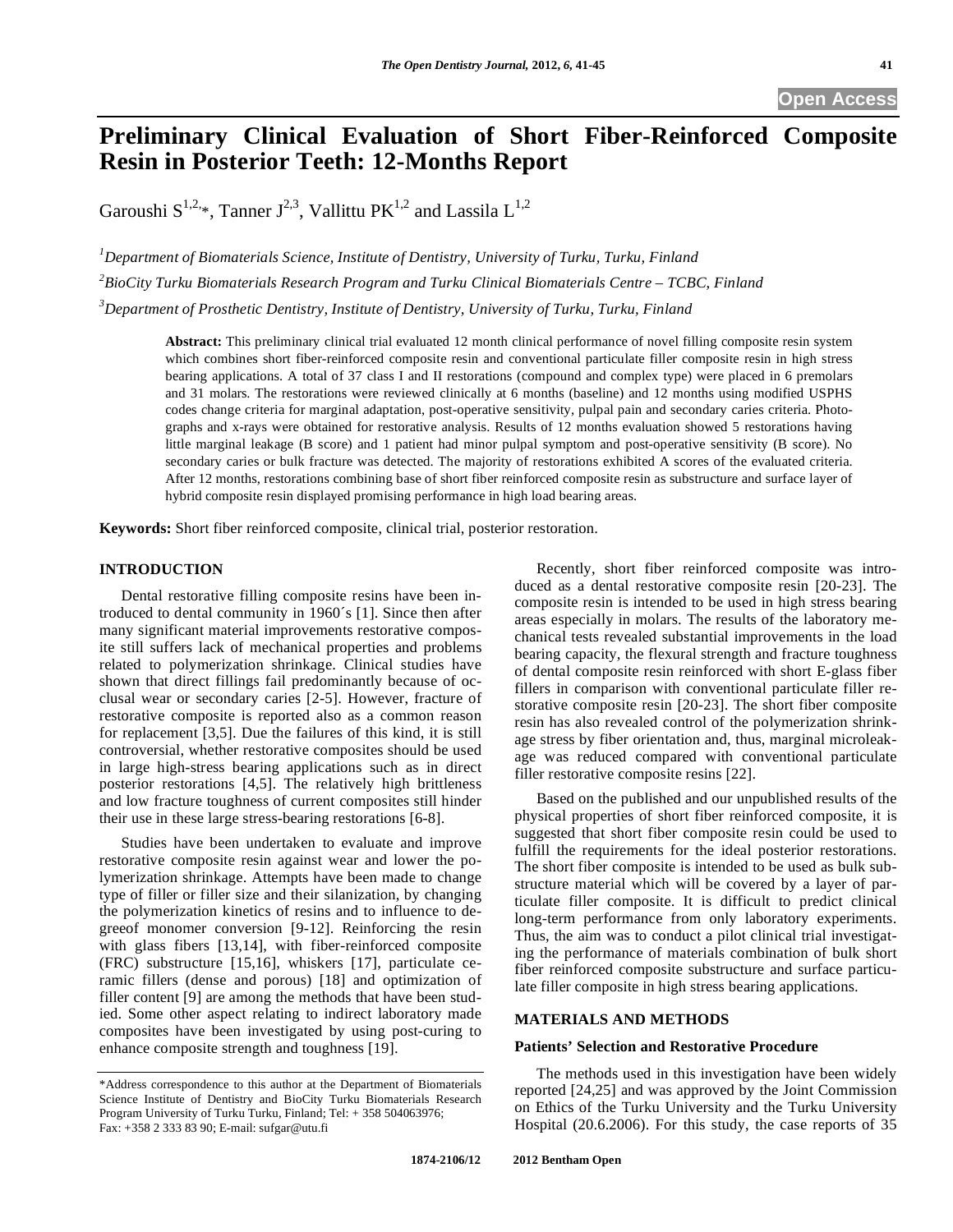**Table 1. Characteristics of Patients and Restorations** 

|                                                                                               | 12 Months                 |
|-----------------------------------------------------------------------------------------------|---------------------------|
| Mean age $\pm$ SD                                                                             | $42 + 15$                 |
| Females                                                                                       | 14                        |
| Males                                                                                         | 21                        |
| <b>Restorations</b>                                                                           | 37                        |
| Premolars                                                                                     | 6                         |
| Molars                                                                                        | 31                        |
| Mean number of surface per restoration<br>New restorations<br>Replacement of old restorations | $2.9 \pm 1.2$<br>10<br>27 |

adult patients were selected according to pre-determined inclusion criteria among the registers of private practice dental offices in Finland from January 2009 to May 2011. All teeth were in occlusion and had at least one proximal contact with an adjacent tooth. Patients with extremely poor oral hygiene, heavy bruxism habits or periodontal problems were excluded.

Restorative procedures were carried out by many dentists. Before the start of the study, the operative procedure was thoroughly discussed with the dentists. 31 (84%) of restorations were placed in molars and 6 (16%) in premolar. The majority of the restorations were of a complex type with more than 2 surfaces included. Reason for restorations in 31% of patients was the presence of caries, in 29% of patients the replacement of old restorations and 40% of patients restorations after endodontic treatments (Table **1**). Concerning the method of isolation, the use of rubber dam or simply cotton rolls and aspiration, was determined according to a predetermine scheme of randomization.

Three different adhesive systems were used randomly. Single-step self etch primer and bond (Vivapen, IvoclarVivadent, Schaan, Liechtenstein) and two-steps self etch primer and bond (Clearfil SE bond, Kuraray, Tokyo, Japan) and three-steps etching, primer and bond (Scotchbond multipurpose adhesive, 3M ESPE, USA). Bonding agents were

| Table 2. Modified USPHS Criteria Used |  |  |  |  |
|---------------------------------------|--|--|--|--|
|---------------------------------------|--|--|--|--|



Fig. (1). Lower right second molar has been root canal treated. Gutta percha up to 3mm is removed from the canal orifices.

placed according to manufacturer's instructions. Flow composite resin was applied on the bottom of 84% of cavities prior placing the short fiber reinforced composite (Xenious, StickTeck Ltd, Turku, Finland). The short fiber composite resin was placed and light-cured according to an incremental technique. All restorations were fully covered with a one layer (1-2 mm) of hybrid composite resins [(Estelite, Tokuyama, Japan), (Clearfil Majesty Posterior,Kuraray, Japan), (Z250 and Z100 3MESPE, USA), (Synergy, Coltène/Whaledent, Altstätten, Switzerland)] then occlusion was carefully adjusted with articulating paper. Finishing and polishing procedures were carried at same visit after occlusal adjustment.

## **Evaluation**

The restorations were evaluated after 6 months (baseline) and 12 months by same operator. Each restoration was evaluated according to slightly modified USPHS criteria for the following characteristics: marginal adaptation, postoperative sensitivity, pulpal pain and secondary caries [24, 25] (Table **2**). Photograph and X-ray records of restorations were used (Fig. **1**-**5**).

## **RESULTS AND DISCUSSION**

Results of 12 months evaluation showed 5 restorations having little marginal leakage (B score) and 1 patient had minor pulpal symptom and post-operative sensitivity (B

| Criteria                   | Code             | <b>Definition</b>                                                                                                               |
|----------------------------|------------------|---------------------------------------------------------------------------------------------------------------------------------|
| marginal adaptation        | А                | Restoration closely adapted to the tooth, No explorer catch at margins, or there was a catch<br>in one direction                |
|                            | B                | Explorer catch. No visible evidence of a crevice into which explorer could penetrate. No<br>dentin or base visible              |
|                            | $\mathsf{C}$     | Explorer penetrates into a crevice that is of a depth that expose dentin or base                                                |
| post operative sensitivity | А<br>B<br>Ċ<br>D | None<br>Mild but bearable<br>Uncomfortable, but no replacement is necessary<br>Painful. Replacement of restoration is necessary |
| pulpal symptoms            | А<br>В<br>C<br>D | No symptoms<br>Minor symptoms<br>Major symptoms<br>Extensive symptoms                                                           |
| secondary caries           | А<br>B           | Absent<br>Present                                                                                                               |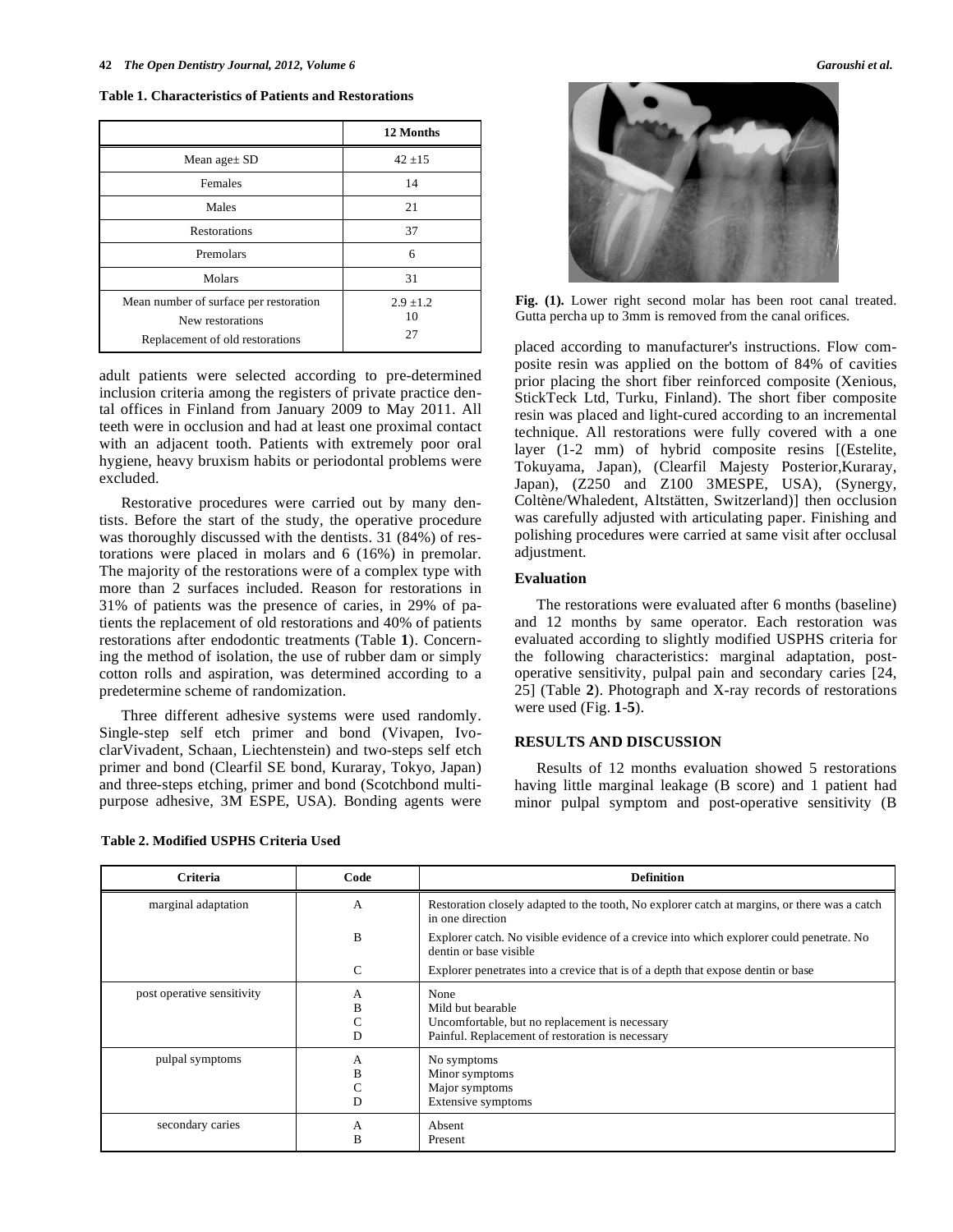

**Fig. (2).** Placement of bulk short fiber composite according to an incremental technique



**Fig. (3).** Dentin and enamel surfaces are bonded and bulk short fiber composite substructure applied and light cured in three layers.

score). No secondary caries or bulk fracture have been detected. The majority of restorations exhibited A scores of the evaluated criteria.

These results of short-term pilot clinical reports were according to the expectations, since several *in vitro* studies have already shown a satisfactory performance of using same materials combination in different high stress bearing applications [20-23,26-28].

The function of bulk short fiber composite substructure is based on supporting the surface particulate filler composite layer and working as crack stopper layer. Reinforcing effect of the fiber fillers is based on stress transfer from polymer matrix to fibers but also behavior of individual fiber as a crack stopper. Random fiber orientation had a significant role in mechanical properties. Clinical study reported by Van Dijken have shown that restorative composite with microfibers suffer extensive wear [29], which can be partly explained because of the used fiber length was well below of critical fiber length. In order a fiber to act as an effective reinforcement for polymers, stress transfer from the polymer matrix to the fibers is essential [30,31]. This is achieved, if the fibers have a length equal or greater than the critical fiber length [30]. It has been measured using fiber fragmentation test that the critical fiber lengths of E-glass with bis-GMA polymer matrix vary between 0.5 and 1.6 mm [32]. Deteriorated or initially poor adhesion between the fibers and polymer matrix increase the critical fiber length. In this case, the



**Fig. (4).** The cavity is filled with restorative composites and the restoration is finished and adjusted in occlusion.



**Fig. (5).** An X-ray showing the finished restoration with materials combination of bulk short fiber composite substructure and surface layer of particulate filler composite.

mechanical friction of fibers to polymer matrix at the interface can compensate the poor adhesion [33]. Based on this, the short fiber composite resins used in this study have fiber fillers equal or greater to critical fiber length.

To receive support from the short fiber composite substructure for the surface particulate composite, the structural rigidity of the short fiber composite substructure should be higher than that of surface particulate composite resin.

In this, the fiber orientation likely has a significant role. On the other hand, if the function of the short fiber composite substructure is based on the mechanism of a crack stopper, the distance from the surface of the stress initiation point to the fibers is of importance. Therefore, the volume fraction or thickness of short fiber composite could contribute to the crack propagation and load-bearing capacity. Previous study by authors, showed when short random fiber-reinforced composite (FRC) was used as substructure for particulate filler composite, the load-bearing capacity of the materials combination increased linearly as thickness layer of FRC increased [16]. From this point of view, in this clinical report, short fiber composite-substructure was covered with only one layer of hybrid particulate filler composite in order to prevent fiber exposure. Although, bacterial adhesion (*Streptococcus mutans*) did not demonstrate difference to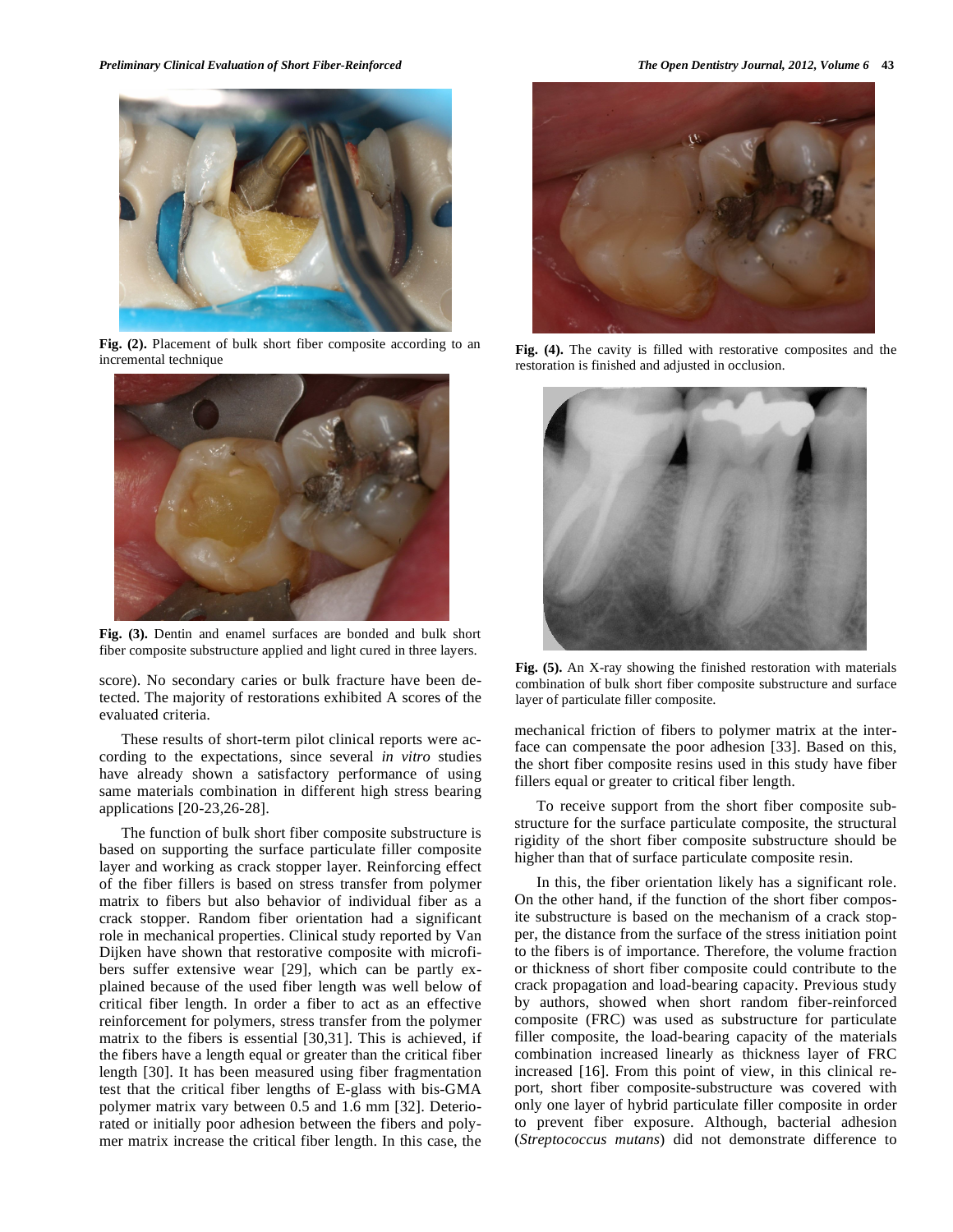#### **44** *The Open Dentistry Journal, 2012, Volume 6 Garoushi et al.*

short fiber composite resin than to other restorative materials [34].

Stress applied to the teeth and restorations is generally repetitive or cyclic rather than being isolated and impact in nature. Regarding to this, materials combination of short fiber composite and particulate filler composite showed higher fatigue limit than that obtained with plain particulate filler composite [15].

Most of dentists participated in this multi-centered clinical trial used flowable composite as liner on cavity floors. Despite the popularity of the use of flowable composite on the bottom of cavity, there is only few clinical studies have investigated the effectiveness of this technique and compared with traditional direct placement of composite resin and these studies reported no significant differences between the techniques [35,36].

Finally, it is necessary to emphasize that the time frame and cases for this clinical trial were not of such duration and number to indicate the long-term suitability of the tested materials combination, but it may provide an indication regarding their future performance in high stress bearing applications.

## **CONCLUSIONS**

Within limitations of this pilot clinical report, the results showed good clinical performance of a novel materials combination of bulk short fiber composite substructure and surface layer of particulate filler composite in high stress bearing areas after 1 year.

#### **CONFLICT OF INTEREST**

None declared.

#### **ACKNOWLEDGEMENT**

None declared

#### **REFERENCES**

- [1] Bowen RL. Properties of a silica-reinforced polymer for dental restorations. J Am Dent Assoc 1963; 66: 57-64.
- [2] Wilder AD Jr, May KN Jr, Bayne SC, Taylor DF, Leinfelder KF. Seventeen-year clinical study of ultraviolet-cured posterior composite Class I and II restorations. J Esthet Dent 1999; 11:135-42.
- [3] Opdam NJ, Loomans BA, Roeters FJ, Bronkhorst EM. Five-year clinical performance of posterior resin composite restorations placed by dental students. J Dent 2004; 32: 379-83.
- [4] Roulet JF. Benefits and disadvantages of tooth-coloured alternatives to amalgam. J Dent 1997; 25: 459-73.
- [5] Manhart J, Chen H, Hamm G, Hickel R. Buonocore Memorial Lecture. Review of the clinical survival of direct and indirect restorations in posterior teeth of the permanent dentition. Oper Dent 2004; 29: 481-508.
- [6] Bayne SC, Thompson JY. Mechanical property analysis of two admixed PRIMM-modified commercial dental composites. Trans Acad Dent Mater 1996; 9: 238.
- [7] Xu HH. Dental composite resins containing silica-fused ceramic single-crystalline whiskers with various filler levels. J Dent Res 1999; 78: 1304-11.
- [8] Wilder AD Jr, Bayne SC, Heymann HO. Long-term clinical performance of direct posterior composites. Trans Acad Dent Mater 1996; 9: 151-69.
- [9] Ferracane JL, Berge HX, Condon JR. *In vitro* aging of dental composites in water effect of degree of conversion, filler volume, and filler/matrix coupling. J Biomed Mater Res 1998; 42: 465-72.
- [10] Asmussen E. Restorative resins: hardness and strength *vs*. quantity of remaining double bonds. Scand J Dent Res 1982; 90: 484-9.
- [11] Eick JD, Kaufman GM, Chappelow CC. Applications of polymers: what are the future trend? Acad Dent Mater Trans 1979; 10: 89-98.
- [12] Watts DC, Hindi AA. Intrinsic soft-start polymerization shrinkagekinetics in an acrylate-based resin composite. Dent Mater 1999; 15: 39-45.
- [13] Krause WR, Park SH, Straup RA. Mechanical properties of Bis-GMA resin short glass fiber composites. J Biomed Mater Res 1998; 23: 1195-211.
- [14] Petersen RC. Discontinuous fiber-reinforced composites above critical length. J Dent Res 2005; 84: 365-70.
- [15] Garoushi S, Lassila LVJ, Tezvergil A, Vallittu PK. Static and fatigue compression test for particulate filler composite resin with fiber-reinforced composite substructure. Dent Mater 2007; 23: 17-  $23.$
- [16] Garoushi S, Lassila LVJ, Tezvergil A, Vallittu PK. Load bearing capacity of fiber-reinforced and particulate filler composite resin combination. J Dent 2006; 34; 179-84.
- [17] Xu HHK, Quinn JB, Smith DT, Giuseppetti AA, Eichmiller FC. Effect of different whiskers on the reinforcement of dental resin composites. Dent Mater 2003; 19: 359-67.
- [18] Zandinejad AA, Atai M, Pahlevan A. The effect of ceramic and porous fillers on the mechanical properties of experimental dental composites. Dent Mater 2006; 22: 382-7.
- [19] Loza-Herrero MA, Rueggeberg FA, Caughman WF, Schuster GS, Lefebvre CA, Gardner FM. Effect of heating delay on conversion and strength of a post-cured resin composite. J Dent Res 1998; 77: 426-31.
- [20] Garoushi S, Vallittu PK, Lassila LVJ. Short glass fiber reinforced restorative composite resin with semi-interpenetrating polymer network matrix. Dent Mater 2007; 23: 1356-62.
- [21] Garoushi S, Vallittu PK, Lassila LVJ. Direct restoration of severely damaged incisors using short fiber-reinforced composite resin. J Dent 2007; 35: 731-6.
- [22] Garoushi S, Vallittu PK, Watts DC, Lassila LVJ. Polymerization shrinkage of experimental short glass fiber reinforced composite with semi-inter penetrating polymer network matrix. Dent Mater 2008; 24: 211-5.
- [23] Garoushi S, Vallittu P, Lassila LVJ. Fracture toughness, compressive strength and load-bearing capacity of short glass fiberreinforced composite resin. Chin J Dent Res 2011; 14: 15-9.
- [24] Norman RD, Wilson NHF. Three-year finidings of a multiclinical trail for a posterior composite. J Prosthet Dent 1988; 59: 577-83.
- [25] Raskin A, Michotte-Theall B, Vreven J, Wilson NHF. Clinical evaluation of a posterior composite 10-year report. J Dent 1999; 27: 13-9.
- [26] Garoushi S, Vallittu P, Lassila LVJ. Continuous and short fiber reinforced composite in root post-core system of severely damaged incisors. Open Dent J 2009; 18: 36-41.
- [27] Garoushi S,Vallittu PK, Lassila LVJ. Fracture resistance of short random oriented glass fiber reinforced composite premolar crowns. Acta. Biomater 2007; 3: 779-84.
- [28] Garoushi S,Vallittu PK, LassilaLVJ. Use of isotropic short fiber reinforced composite with semi-interpenterating polymer network matrix in fixed partial dentures. J Dent 2007; 35: 403-8.
- [29] Van Dijken JWV, Grönberg KS. Fiber-reinforced packable resin composite in class II cavities. J Dent 2006; 34: 763-9.
- [30] Petersen RC. Discontinuous fiber-reinforced composites above critical length. J Dent Res 2005; 84: 365-70.
- [31] Vallittu PK, Lassila VP, Lappalainen R. Transverse strength and fatigue of denture acrylic-glass fiber composite. Dent Mater 1994; 10: 116-21.
- [32] Cheng TH, Jones FR, Wang D. Effect of fiber conditioning on the interfacial shear strength of glass-fiber composite. Compos Sci Technol 1993; 48: 89-96.
- [33] Karacaer Ö, Polat TN, Tezvergil A, Lassila LVJ, Vallittu PK. The effect of length and concentration of glass fibers on the mechanical properties of an injection- and a compression-molded denture base polymer. J Prosthet Dent 2003; 90: 385-93.
- [34] Lassila LVJ, Garoushi S, Tanner J, Vallittu PK, Söderling E. Adherence of *Streptococcus mutans* to fiber-reinforced filling composite and conventional restorative materials. Open Dent J 2009; 3: 227-32.